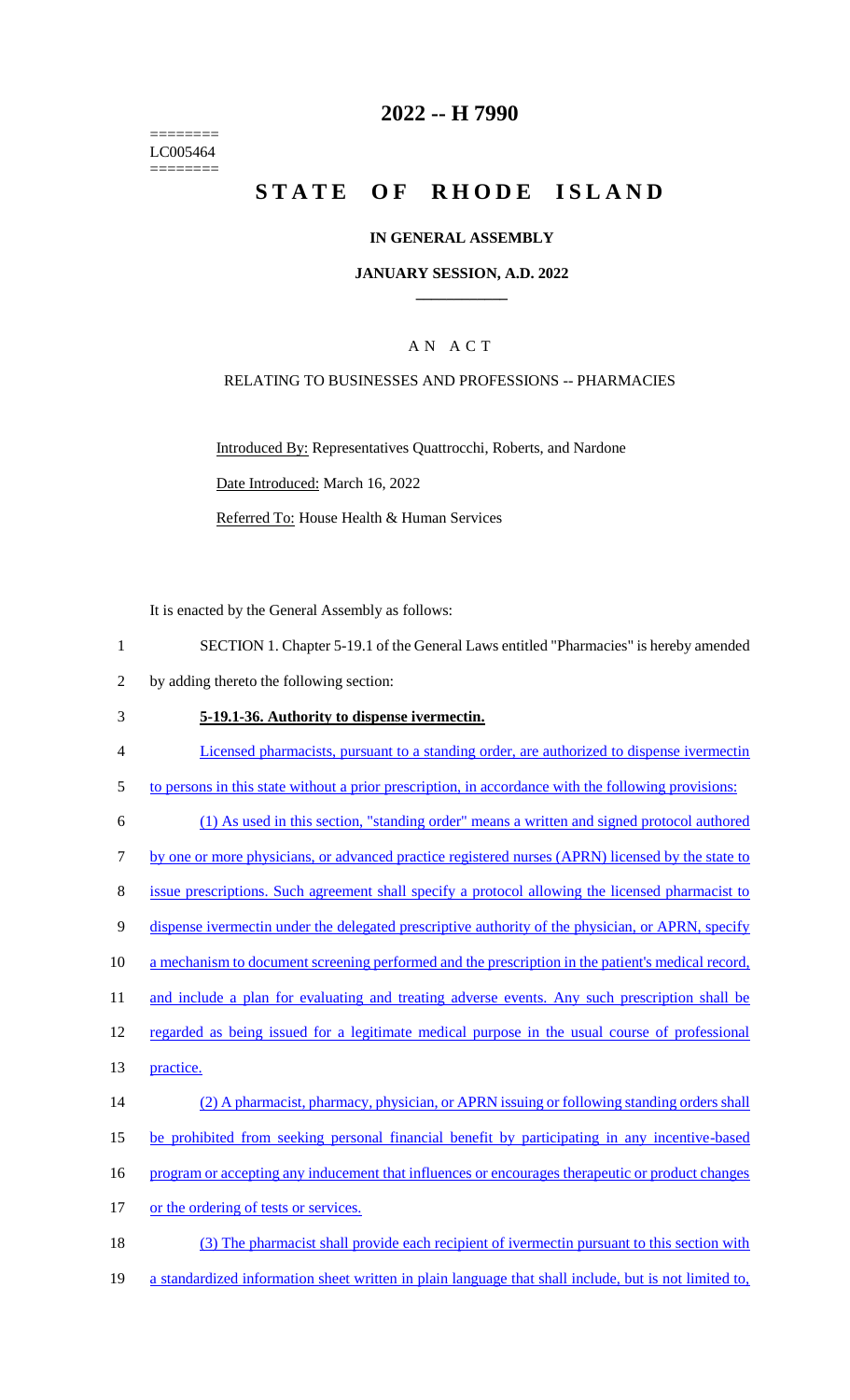- 1 the importance of follow-up care, and health care referral information. Nothing on the information
- 2 sheet shall discourage the recipient from using ivermectin for the treatment of COVID-19.
- 3 (4) The board of medical licensure and discipline shall not deny, revoke, suspend, or
- 4 otherwise take disciplinary action against a physician based on a pharmacist's failure to follow
- 5 standing orders; provided, the provisions of this section and the rules adopted under this section are
- 6 satisfied. The board of nursing shall not deny, revoke, suspend, or otherwise take disciplinary action
- 7 against an APRN based on a pharmacist's failure to follow standing orders; provided, the provisions
- 8 of this section and the rules adopted under this section are satisfied. The board of pharmacy shall
- 9 not deny, revoke, suspend, or otherwise take disciplinary action against a pharmacist who follows
- 10 standing orders based on a defect in those standing orders; provided, the provisions of this section
- 11 and the rules adopted under this section are satisfied.
- 12 SECTION 2. This act shall take effect upon passage.

======== LC005464 ========